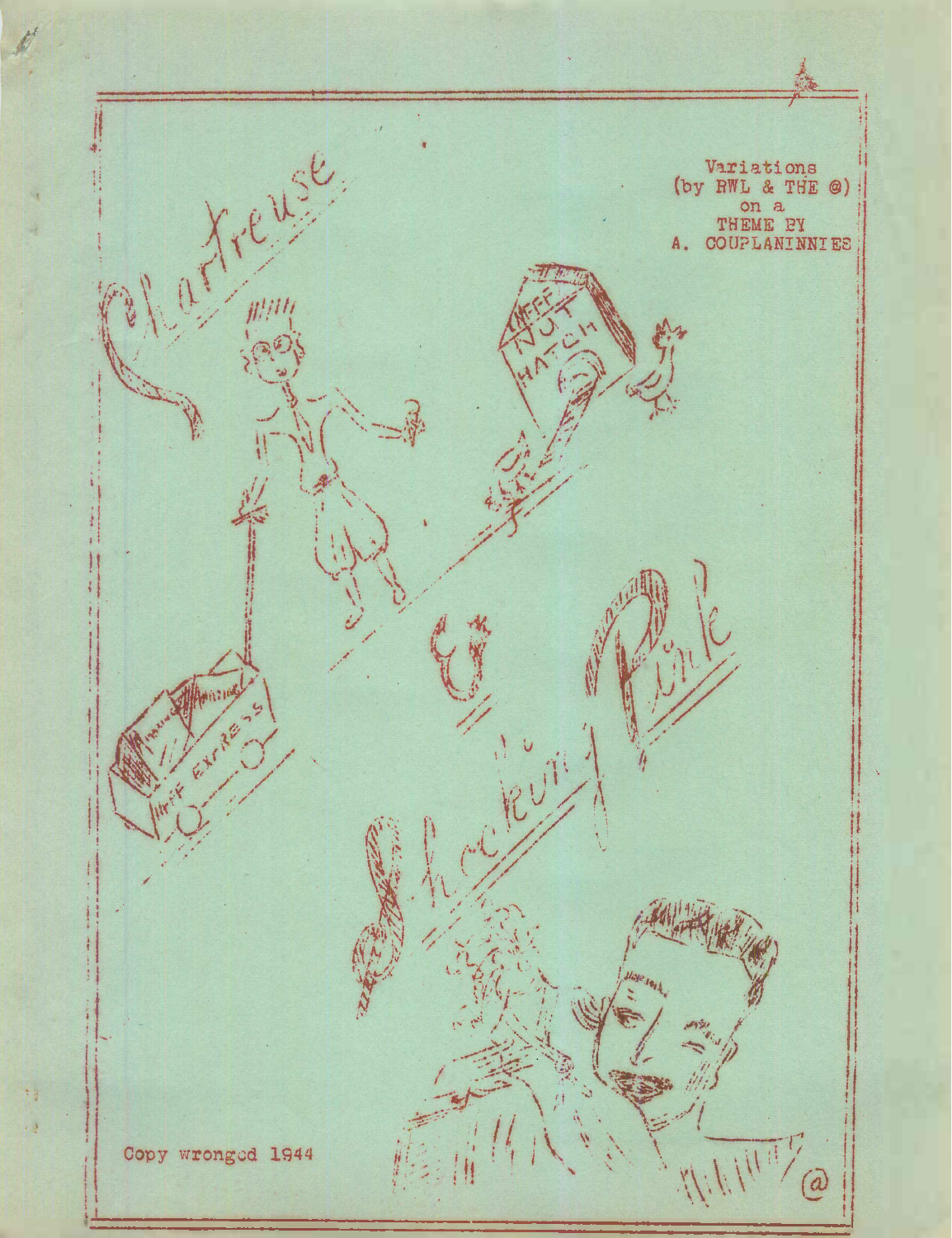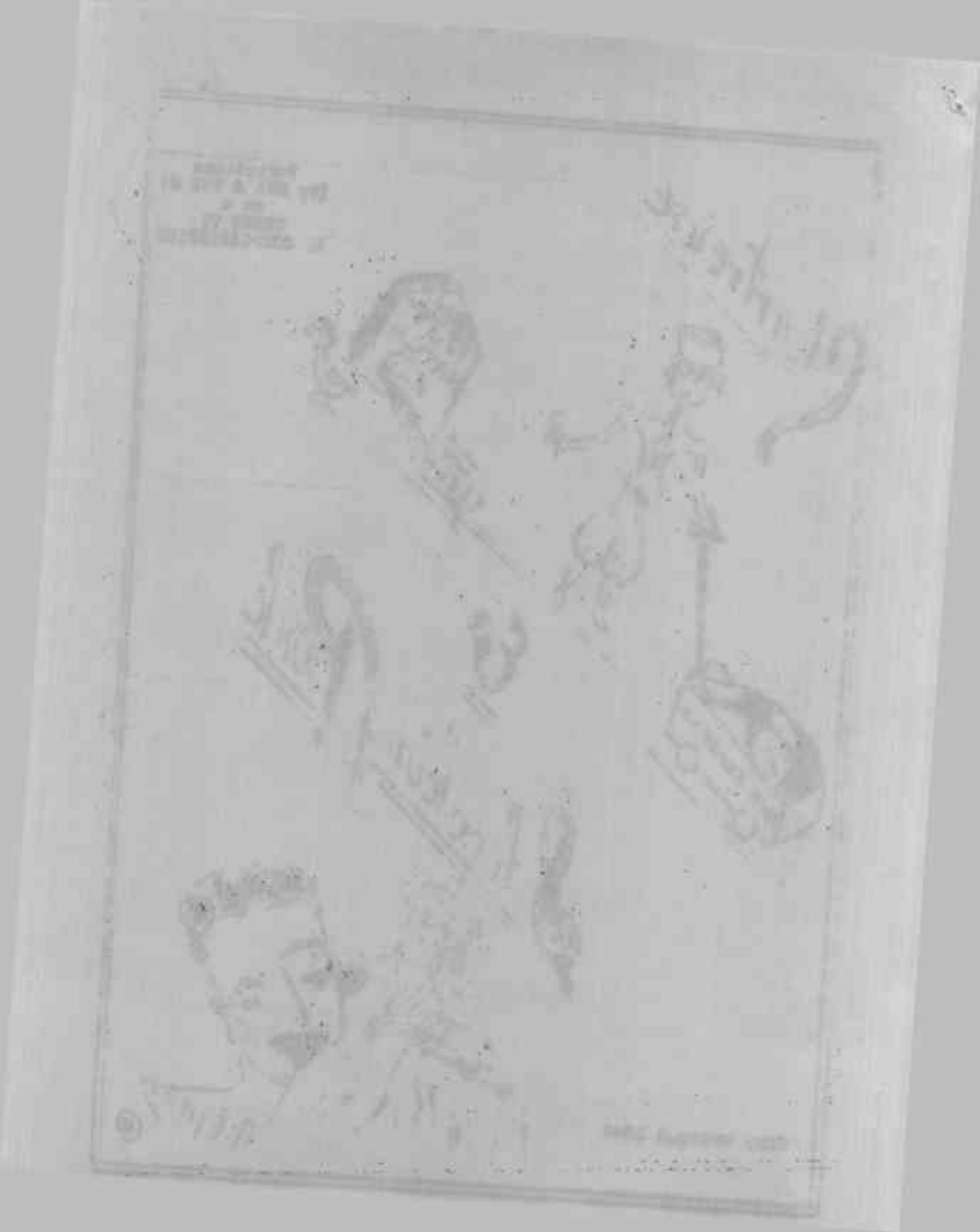

PUPLISHED FOR FAPA BY RWL

WINTER 1944

WHEREIN DOC LOWNDES' FACE TURNS FUCHSIA IN A TRICE.

# By Timber J. Apostate

. Doc Lowndes, as is fairly common knowledge in fandom, is a renegade. Would to Ghu that he could not distinguish between a fan and a fanatic! But he can and doos - to my fusty disgust.

My good friend, Doc Lowndes, and I say that with a leer, would, I presume (but then everyone presumes at times) embrace and welcome as a kindred soul any "man" from anywhere, be ho four foot tall with big cars, tendrils and a double heart, or a floating kidney sustained by 3.3 beer. Any amicable conception of Mr. and Mrs. Michel, Dr. and Mrs. Wollheim, Mr. and Mrs. Kubilius, no matter how repellent a menstrosity, would be greeted and treated like a fiend - like the Goddamus, the DAW, and The Killer, for example. But Doc balks at specimens of homo fapions pigmented chartreuse.

Doc Lowndos is intonscly anti-funatic. And have just been reminiscing over the first letters written by one RWL many years ago which prove beyond a doubt that at that time he was a

In a recent article, Lowndes ("with women and women for all") stated in all possible sobriety under the circumstances and'with revolting self-satisfaction this heinous proposition:' "The new fans are the product of the current decadence." He and a white woman (sick) had to sit opposite <sup>a</sup> "slanlet" in the galley of a four-masted schooner. She choked up, and ho contented himself with making a few audible remarks; in the meantime giving her some bicarbonate of soda. The fanatic turned pale chartreuse and said hesitatingly, "Pardoi me, but it might help the lady if and said nositatingly, "Pardoi me, out it might noip the lady if His .chartreuse tinge, suddenly grew much more vivid and the'fanatic fled to the deck. Alas for the inhumanity of ocean to semicircular canals -/unquote. . "The world is full of people and the people are full of  $-$  " but let's return to scraping our palette.

Lowndes turned an unbecoming shade of 'mauve and beetled his brows. "Bink pills, indeed! What that little squirt needs is <sup>a</sup> good dose of sulphur and molasses, " He looked vaguely around for a typewriter with which to administer the dose, but the woman stopped him with a piteous glance from hor topaz eyes. Her hair was black as Yngvi's heart, and her eyebrows two wisps of cbon. Thunderstruck, Lowndes murmured, "You remind me of a feline with whom I share my bed and board." He slipped her a nickel. "Call me up when you foll better, you brunette, you. I do short-shorts and if you wore willing, I might work you into a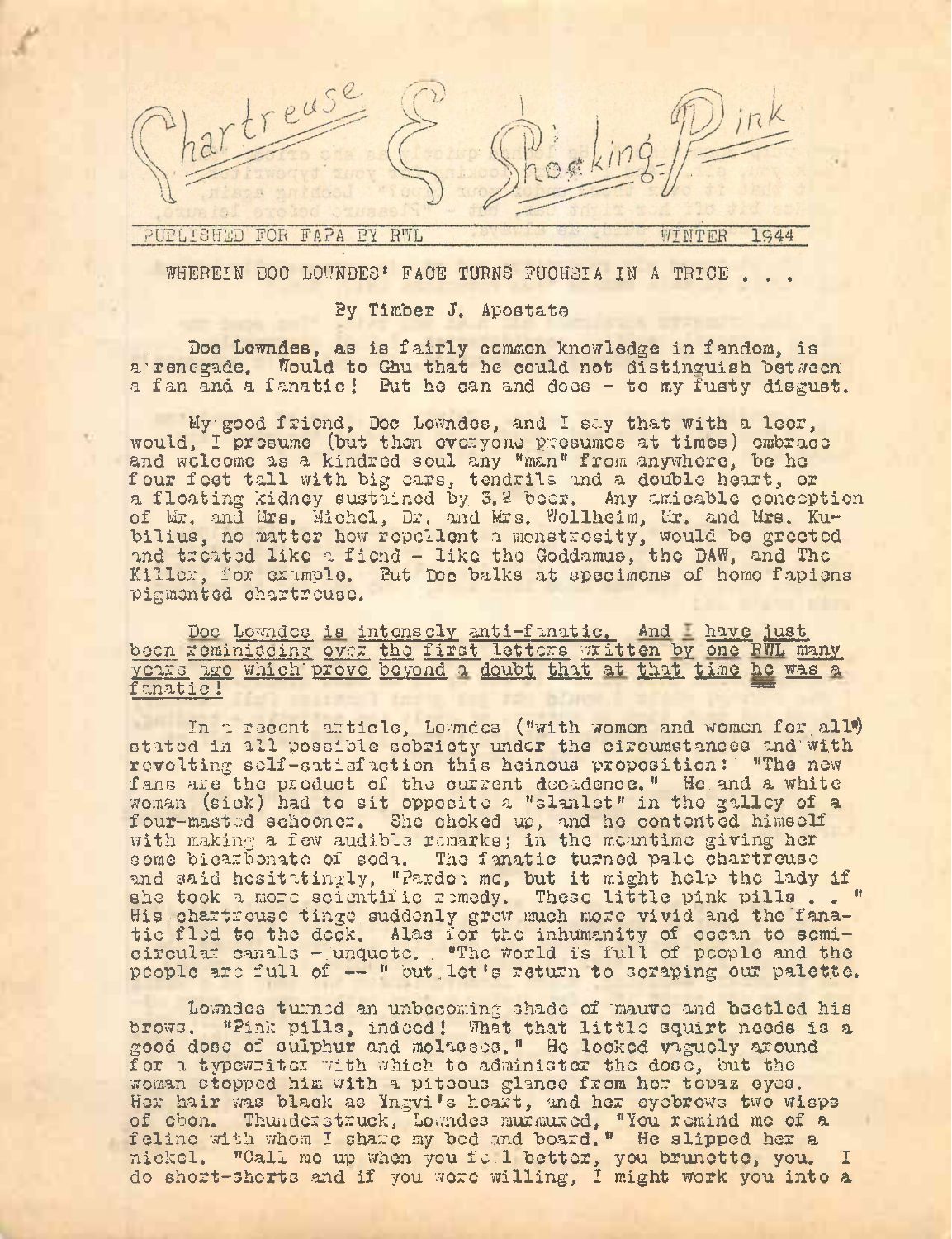love pulp some time." He leched quietly as she cried, "Oh, thank you, sir. And if youre looking for your typewriter, thank you, six. And if your flocking for your typewriter,<br>isn't that it over there under your pipe?" Leching again, Lowndes bit off her right car, but - "Pleasure before leisure, I always say," he said, as always.

He clutched his typewriter and strode purposefully behind the purple curtain marked "Fuh Futurians Only, Suh."

The brunette scratched her head and said, "For some unknown, personal, selfish consideration, I feel distinctly<br>uncomfortable." Suddenly she screamed, "Omigod! I'm embarast!" and fainted.

Lowndes ignored her cries. Coldly he inserted a skeleton key in the shift lock and, bending an elbow at the space bar, began that historic document: "How Now, Fanatics."

### **Code**

Now I personally de not relish the company of fanatics. I've <sup>a</sup> measure of squoamishness about associating indiscriminately with same. All it really is, I think, is a guilty recollection that I too was once like that. But one has to contend with one's Id!

While a fanatic would not be sexually attractive to me, and I should not expect to have inter  $-$  - please! Leave us not drag my libido into this. It was my Id wo were discussing. As I was saying, while I would not yet grant fanatics full fanship, I need not snub them in matters of early fan activity - reading, corresponding, publishing, nosing (brownly), and going off at intervals like earnest little sky-rockets.

They are human. They are young. (You were young once, Uncle Robert . . . remember?) You were green once, too, although never quite chartreuse, I grant you that.

四小圆

I hold no brief for the NFFF. I view it tolerantly as just another aspect of the many childish ailments (like the mumps) . from which adolescent fandom periodically suffers: "acute wegottaorganizitis". Like the mumps, it produces <sup>a</sup> disfiguring but temporary swelling, which inconveniences the body as a whole but temporary swelling, which inconveniences the body as a whole<br>but does not harm\* it. Not giving a damn either way, I even admit that the NFFF may conceivably overcome its initial difficulties and function admirably for a period of years, serving those fans whose makeup is such that they arc happiest when cogs in a

- Incidentally, mumps are dangerous when contracted by an adult as impairment of sexual function is a frequent complication. There are several lamentable cases in my files. However, due to lack of space and the libel laws and things like that there wc will not go into more specific detail..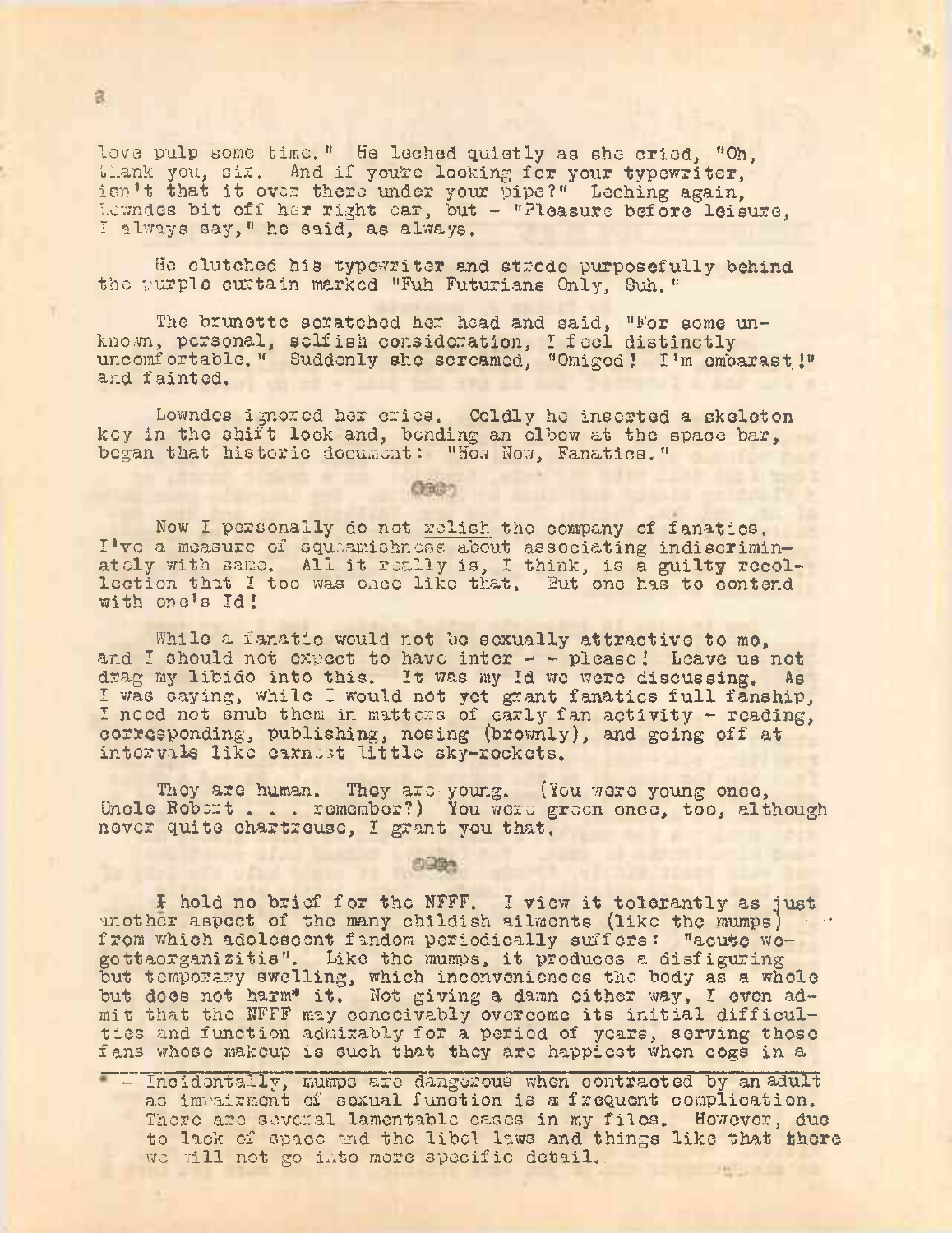machine, when being led by their innocent noses. Individualists like you and me can sit on the sidelines and happily jeer. You, 'lucky man, even while you snipe snidcly at projects like the NTFF, can function as a part of FAPA and keep your proboscis inviolate in that admirable organization.

A FORTH HINYTOTA BE

#### @@@@

But how .can, you defend your statement that the new fans think how inclusive that is! - are the product of the current decadence? A fan, to my way of thinking, is a devotee of decadence: h ian, to my way of thinking, is a developed fiction; the outre; whimsy; and, broadly, literature that is imaginative in what degree soever.

The reading public which supports certain professional magazines today cannot be said to consist of fans, can it?

The youngsters of today  $-$  the FAPA members of tomorrow  $$ who somehow manage to procure real science-fiction, who track down the "clder writings", are devotees of the "literature that stormed the heavens and the depths under the earth, sought out the secrets of man and his mortality and tried to look forward to greater tomorrows," oven as you and I.

The older writings are, in some measure, obtainable; a trickle of soicnec-fiction is being published today - witness the November Astounding, with Desertion, Alien Envoy, and  $Killdoz$ er! - and I for one believe that there will be a renascence of true science-fiction after peace is established.

The "pitiful few who remember" - are they an elite group who have the right to consider the membership rolls arbitrarily closed? May not' many of the fanatics be fans in the making?

Why, there will always be new fans as long as there arc men who "try to look forward to greater tomorrows". My greatgreat grandchildren in the year 2GG4 will doubtless be fans.

I accuse you, in all seriousness, of priggishness, of condemning all the energetic youngsters out of hand - choosing to forgot your own feverish enthusiasms of other years. The very perspective you pride yourself on having gained should make you exhibit more tolerance - and perhaps even a little fond indulgence - toward the small fry.

Shouldn't it? . . . TIMPER! the same art in the '5 1 1

@@@@

i e seu a componente de la propie de la propie de la propie de la propie de la propie de la propie de la propi

*f*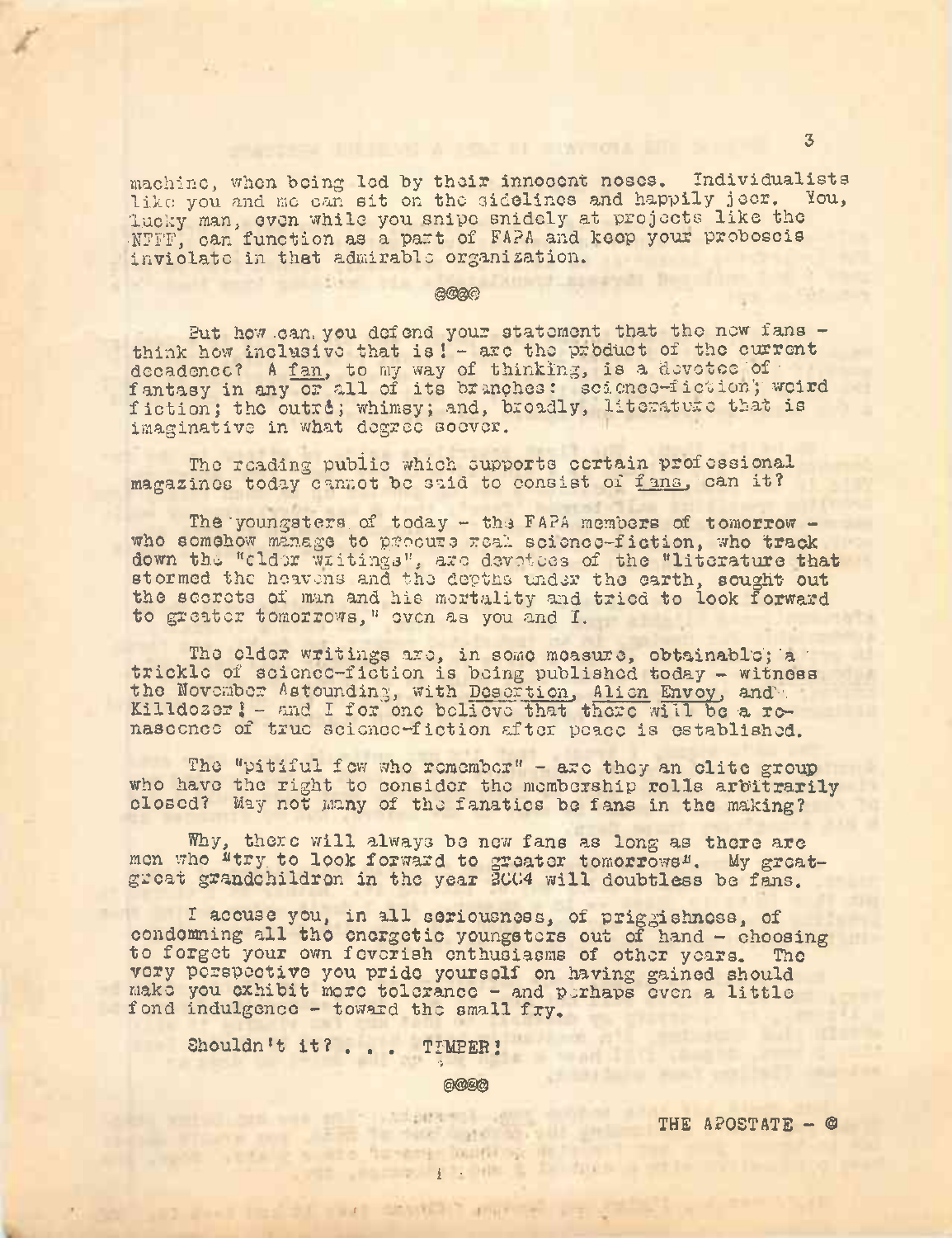## WHEREIN THE APOSTATE IS LEFT A DOUBTFUL HERITAGE

## By Doc Lowndes

 $\mathcal{A}$ 

Lovil take my entrails of a gentleman, but who said I pride myself on having obtained any perspective? Matter of fact, I didn't. The proprietor looked at me **as** if I'd personally opened fire on Fort Sumt r and muttered phrases translatable as: don'tcha know there's a rebellion on?

But let us return to the main point, and since this is <sup>a</sup> family magazine, we can't discuss it -- not without risking life, limb, the pursuit of etcetera. Which leaves me in an awkward position as regar the Apostate's article, i'll have to content myself with comment on a few minor references and Ignore the main question.

So be it, then. The first scurrilous aside to wither is the inference that I'd welcome as <sup>a</sup> kindrod soul any "man" from anywhere. This is the result of Apostate's having gobbled up so much Idiocy from drooling mannikins self-termed "fans", that @ has overlooked my wellknown anti-social bent. The "man" from anywhere would go into the soup, were he <sup>a</sup> floating kidney, although on second thought, I can't stand kidneys. Blackout could have him raw.

We shall Ignore likewise the Apostate's rhapsodies over these aforementioned blights upon science fiction, and hold @ eternally accountable for having, in an inebriated moment, no doubt, set forth in writing that some of the stories in the November 1944 issue of Astounding were equal to the real thing as of yore. We know, of course, that those opi were gems in comparison to the current product ordinarily, but that does not meka them worth reading twice.

You understand, I trust, that I'm not entirely happy over condemning all the energetic youngsters out of hand -- but lacking <sup>a</sup> flame-thrower, machine gun, or disintegrator, what else could I do? Of course, <sup>a</sup> letter could be sent to the Haters, but my finances are <sup>a</sup> bit transitory these days.

As for choosing to forget my own feverish enthusiasms of other years, that's <sup>a</sup> rather silly way of putting it. Rather do <sup>I</sup> choose to put them in their place -- in a museum. And I don't enjoy seeing them prowling about of days any more than I'd leap with glee at seeing stuffed Assyrians seated beside me at the Met.

Empirically speaking, your definition of the term "Fan", might be okay, but the blights will not have it so. And lacking the funds, and <sup>a</sup> license, to electrify my doorbell so that any fan ringing it will obtain pink shocking, I'm constantly being beplagued by them. Next time <sup>I</sup> move, b'gad, I'll have <sup>a</sup> sign pit on the doorj no dogs or time I move, b'gad, I'll have a sign put on the door; no dogs or science fiction fans admitted.

But don't let this sadden you, Apostate. You are not being priggish, you aren't condemning the garbage out of hand, you aren't choosing to ignore your own feverish enthusiasms of other years. Nope, you have perspective with a capital <sup>P</sup> and tolerance, too.

So, Apostate, I give you fandom. Phease take it and keep it. RWL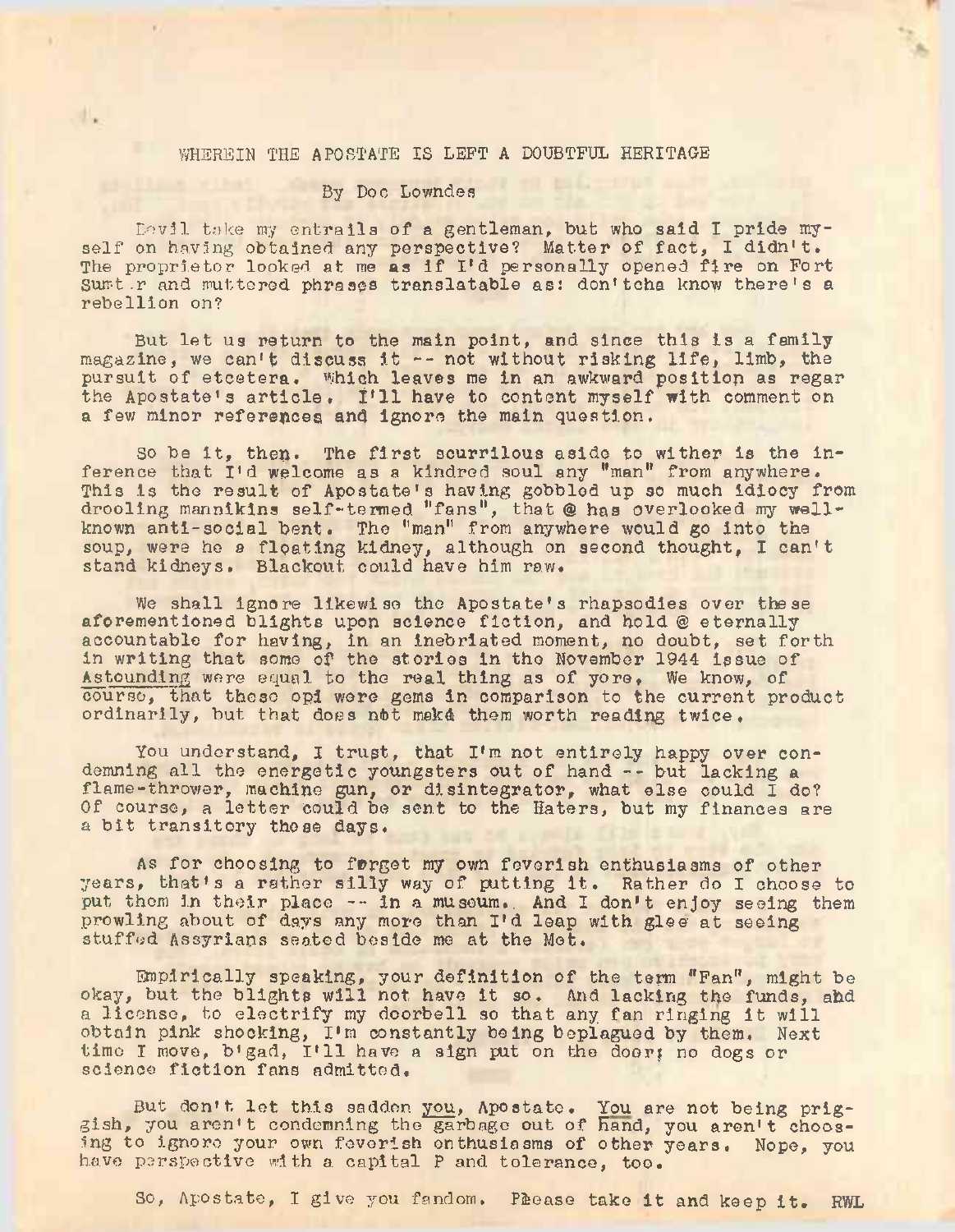